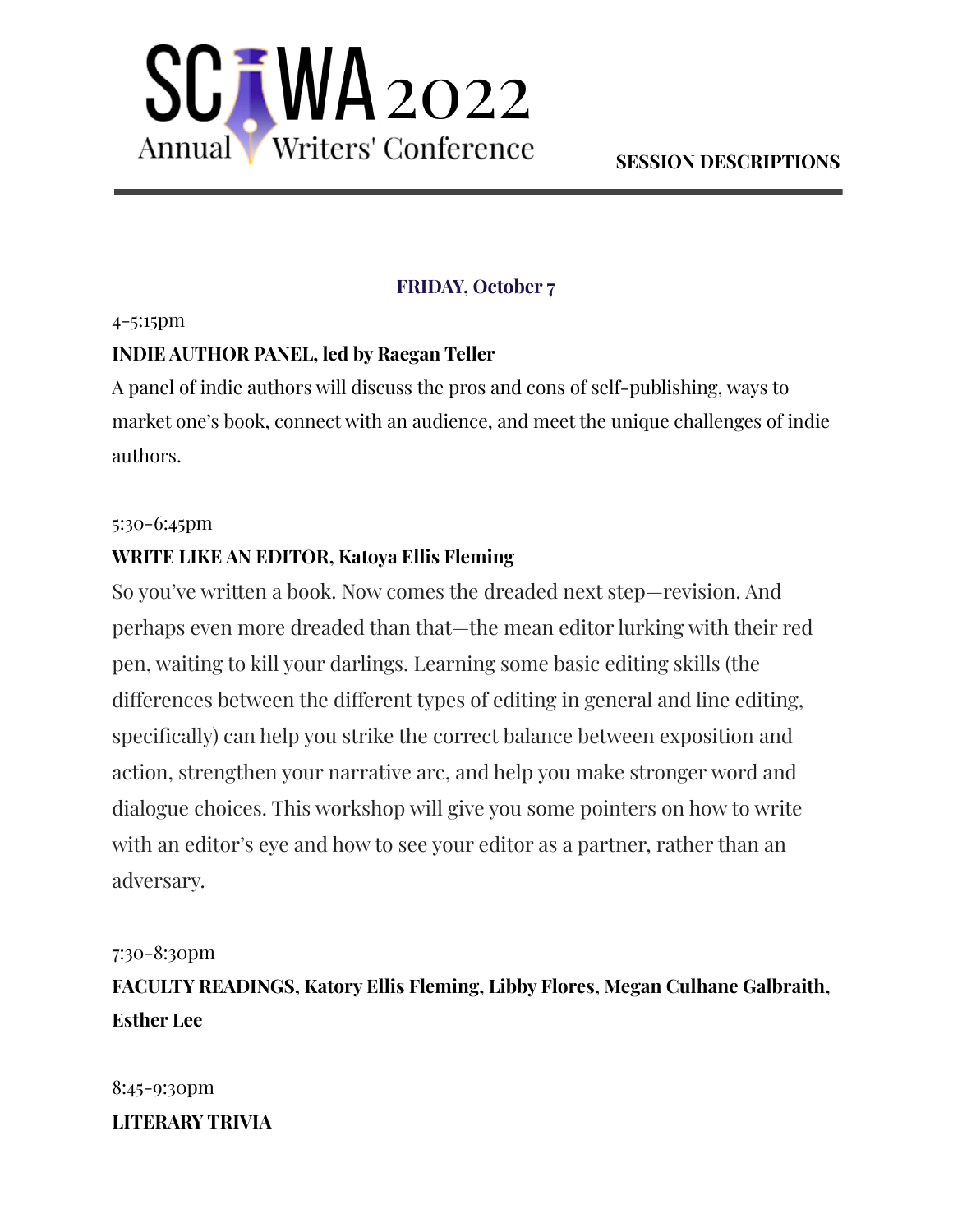## **SATURDAY, October 7**

#### 10am-12pm

### **GENERATIVE FICTION WORKSHOP, Libby Flores**

**"This Will Only Take Minute"** When writing short short stories (less than two-thousand words) it is even more critical to grab readers by the collar. What can any writer learn from flash fiction, sudden fiction, or micro-fiction? We will examine the parameters of the form and look at several different approaches to the short short. We'll look specifically at the great flash fiction of Lydia Davis, Ann Beattie, and Jamaica Kincaid, to discover what captivates and arrests our attention, and what resonates with a reader long after the last line is read. After discussing these examples the class will be given writing prompts.

### **NONFICTION & MEMOIR ROUNDTABLE, Vivian Bikulege**

Submit 1000 words or less of your nonfiction ahead of time and participate in a mini-workshop of your writing. Limited to first 15 participants who register for session & submit their writing. 10am-12pm

#### 12:30-1:45pm

#### **BOOK DESIGN FOR WRITERS, Meg Reid**

This course will cover the basics of book design, with a particular eye toward book covers. What makes an effective and powerful cover? Why do some covers, while being objectively good, still feel wrong for a particular book? How do trends and genres influence decisions about how a book should look? We'll discuss ways that an author can advocate for themselves in the cover design stage of the traditional publishing process, as well as address what independent authors should know about directing their own design process, including hiring and managing a freelance designer.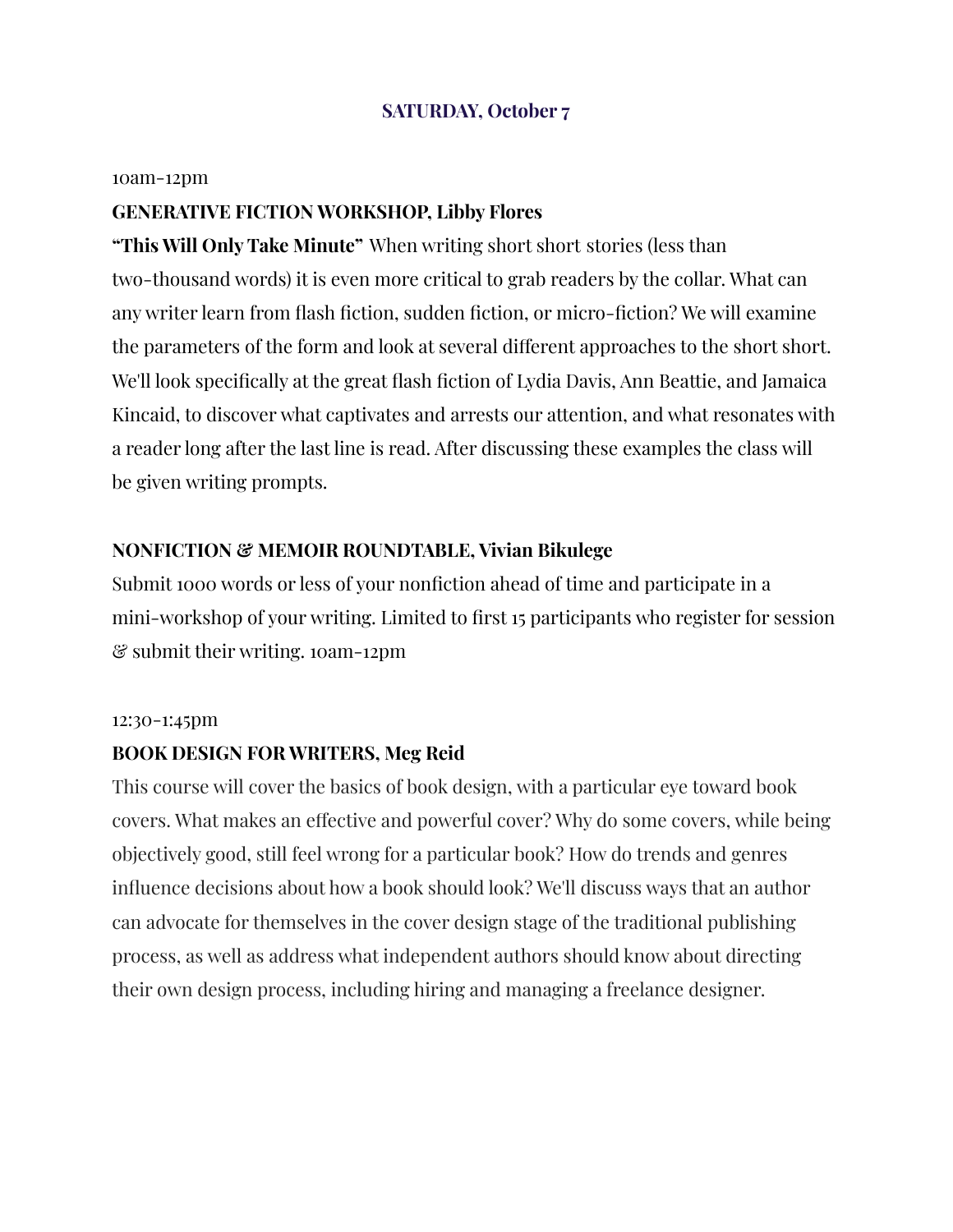#### 12:30-2:30pm

## **GENERATIVE MEMOIR WORKSHOP, Megan Culhane Galbraith**

When you sit down to write, does your adult-self barge in with its stupid self-editing brain and closed fists to shut you down? In this workshop, we'll use cross-genre generative exercises, play, drawing, and artmaking to help us unlock our fear around writing about grief, trauma, and shame. I'll reference works by Melissa Febos, Lynda Barry, Bianca Stone, Victorian Chang and Shirley Jackson. We'll look at artwork by Mary-Kim Arnold, Betye Saar, and Deb Mell among others. Using art and play, we'll draw out your words and explore the fertile ground of your childlike curiosity. My aim is to empower and support you by growing your awareness, strengthening your voice, and bolstering your word count. To paraphrase Sol Lewitt in his letters to Eva Hesse... stop grinding, grinding, grinding away at yourself and just DO!

### **POETRY ROUNDTABLE, Evelyn Berry**

Submit a poem ahead of time and participate in a mini-workshop of your writing. Limited to first 15 participants who register for session  $\mathcal{C}$  submit their writing.

#### 3-5pm

### **GENERATIVE POETRY WORKSHOP, Esther Lee**

**"Unconscious Optics of Our Photos"** By investigating what memory studies scholar Marianne Hirsch refers to as the "unconscious optics" of family photographs, we'll share at least 3 photographs from our youth, preferably hard copy (or printed out). We'll delve into our personal photographs, applying a meta-photographic exploration to our poetry writing process. We'll consider our unspoken ways of looking, the myths of familial memory, and the ways in which we are constituted in the space of family. How do our photographs—even the most seemingly benign ones—bring up such evocative memories for us—of longing, trauma, belonging, grief, and nostalgia? *Note: Bring 3 photographs from your youth*